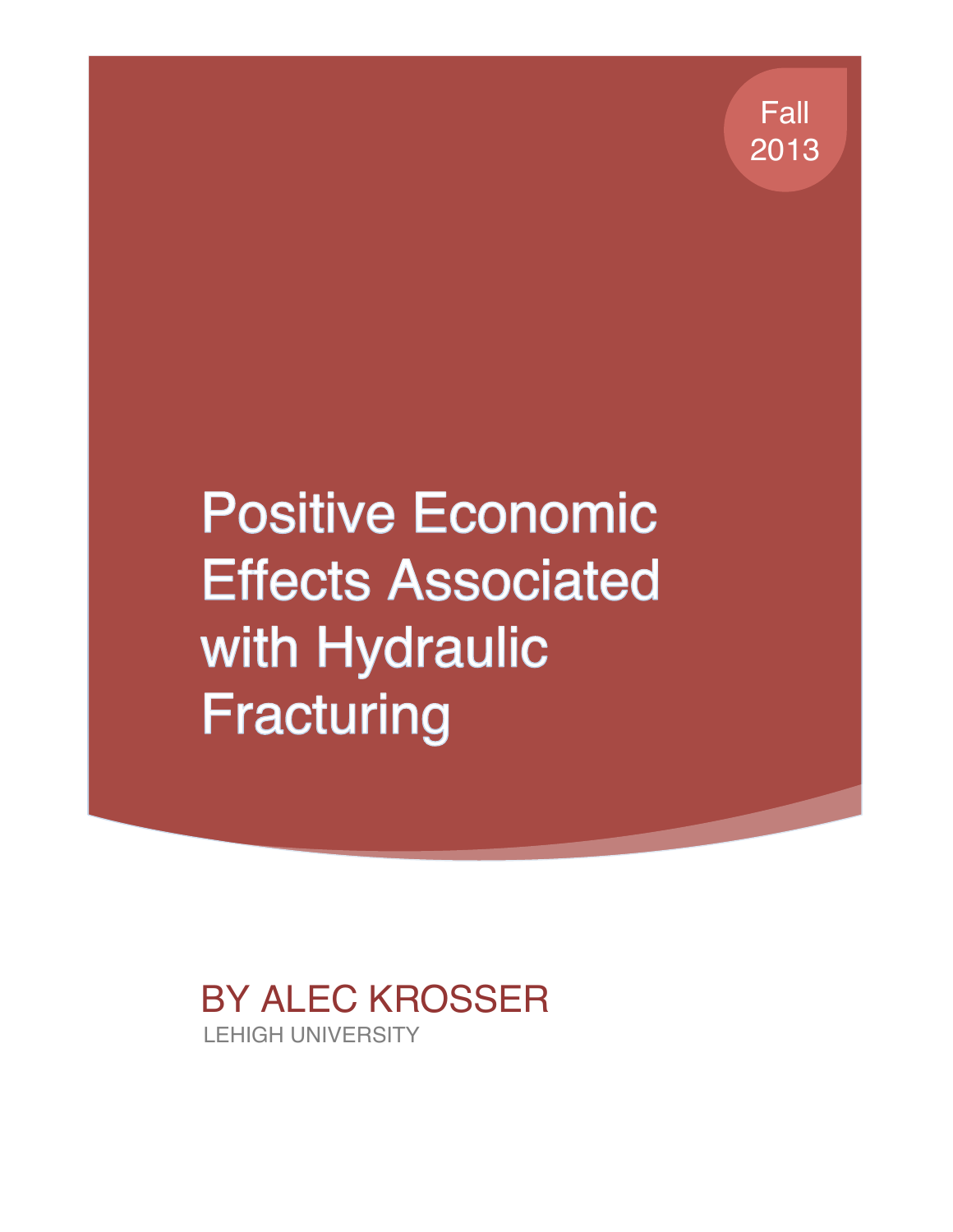## **Introduction**

Hydraulic fracturing is currently occurring in many towns across the United States, and the natural gas obtained from hydraulic fracturing is helping to make the U.S. self-sufficient in terms of energy. Becoming self-sufficient for energy allows the U.S. to spend less money because of decreased importing expenses, and not relying on other countries as energy sources provides the U.S. with more internal stability. Natural gas companies also pay the government money in taxes. All of these are positive economic aspects that benefit the country.

This paper examines economic effects and how they relate to controversial aspects of hydraulic fracturing. One controversy addressed in this paper is whether the U.S. has enough natural gas for it to be a long-term solution. Another controversy looked into is whether the natural gas companies are paying the government a fair amount of money in taxes.

Hydraulic fracturing is a national topic that affects the entire nation's economy. Although state and local issues are present, debates of whether the U.S. should export gas is a national topic. Everybody should be aware of the controversy and issues before making a decision about this complex topic.

## **Background and Overview**

Looking into the positive effects is important in making a fair judgment about an issue. Hydraulic fracturing does have some negative side effects that will be discussed in other papers, but the U.S. obtaining its own natural gas also has many benefits. Economic factors are also longer lasting than environmental factors because companies can easily change environmental factors by ceasing to use harmful chemicals, but cannot easily change industry-wide economic factors. Nationwide economic issues will always be an important part of hydraulic fracturing.

This paper will discuss the economic impact of hydraulic fracturing on the United States, including the number of jobs created by the industry, taxes being paid by these companies, and amount of gas profits currently being made. It will draw conclusions about the economic impacts of hydraulic fracturing, and evaluate whether more natural gas companies will help the U.S., and whether current regulations are good for the country.

Hydraulic fracturing companies also pay the individual landowners to lease their land, and pay the state government money, which in some states gets handed to the affected towns. These points are all examples of short-term economic effects on towns and states. People often neglect to think about the larger picture.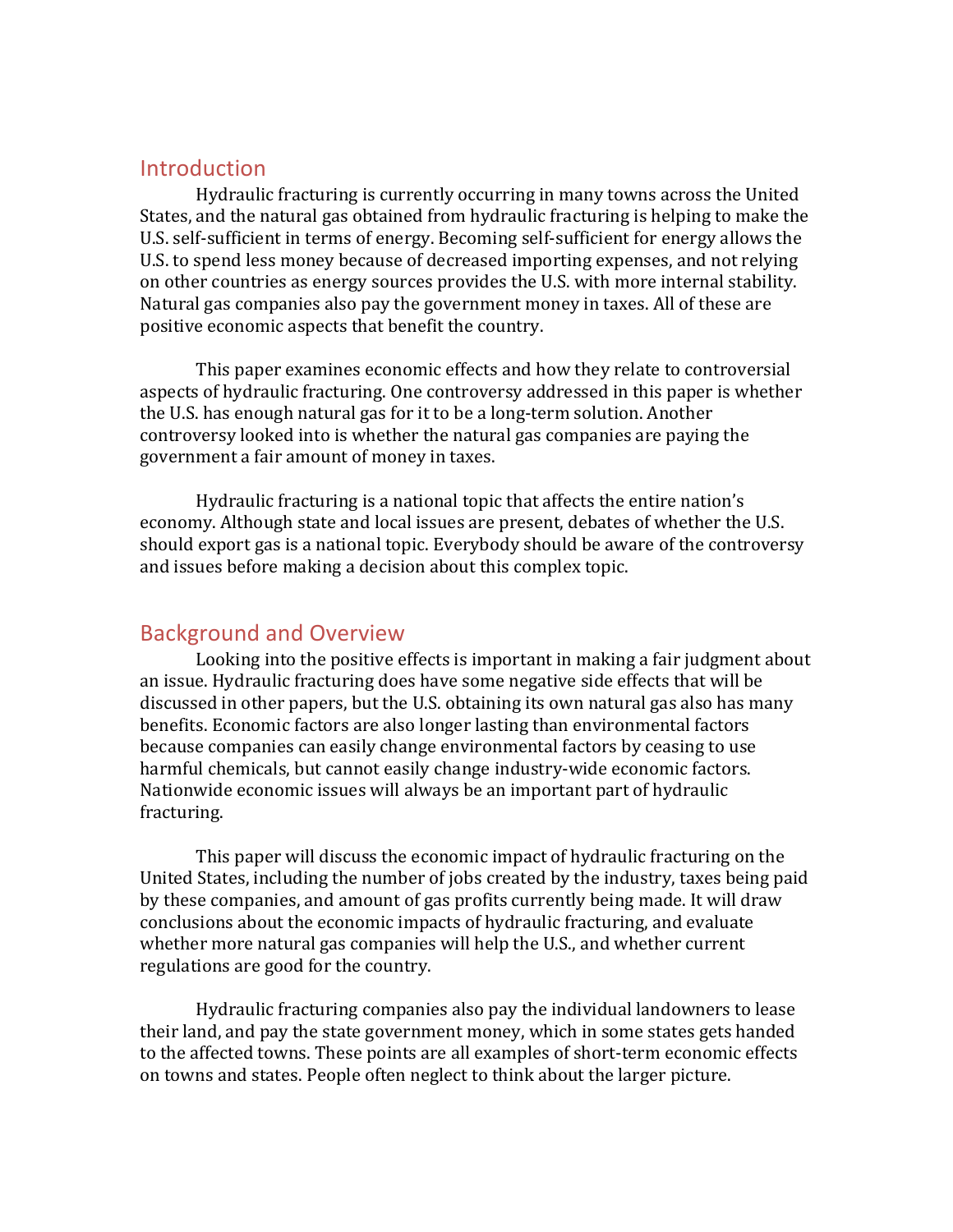Many of the problems people currently have with the natural gas industry are the short-term economic effects and the negative environmental effects. Natural gas companies tend to come into towns with many people leading to a booming economy, then leave and cause the town to "bust." These are the simplest problems to fix. To make an educated decision as to whether an increase in natural gas extraction and natural gas companies should occur, one must look at long-term effects and decide the potential benefits of hydraulic fracturing.

#### Jobs

One of the most important economic indicators of a new industry is the number of jobs created. Growth in an industry is also an important factor because it is indicative of long-term potential in the new industry. According to a 2009 report, The Contributions of the Natural Gas Industry to the U.S. National and State *Economies*, the U.S. has had a significant increase in the number of natural gas workers between 2006 and 2008. As seen below in Figure 1, the number of natural gas workers in 2006 was 517,233 workers, and that number steadily increased to 622,412 workers in 2008. This information was the most recent data at the time of this report's release. The positive trend in the number of employees shows that the natural gas industry is capable of growing, and that when the industry grows new job opportunities become available. (1)

# **Figure 1:** This figure shows the number of job<br>Direct Natural Gas-Related Employment by Industrial Category, U.S. Totals

(Annual average workers)

|                                                                      | 2006    | 2007    | 2008    |
|----------------------------------------------------------------------|---------|---------|---------|
| Natural gas extraction                                               | 89,683  | 99,504  | 112,064 |
| Drilling and support activities for natural gas operations           | 148,598 | 185,514 | 192,961 |
| Natural gas distribution                                             | 115.170 | 114,941 | 115,853 |
| Natural gas pipeline construction                                    | 56,794  | 66,137  | 75,558  |
| Manufacture of field machinery/equipment for natural gas operations  | 33,794  | 38,642  | 41,452  |
| Site preparation services for natural gas operations                 | 25,993  | 33,329  | 35,349  |
| Pipeline transportation of natural gas (includes storage)            | 27.685  | 27.431  | 27,078  |
| Geophysical services for natural gas operations                      | 6,108   | 6,847   | 7.365   |
| Building/repairing offshore platforms used in natural gas operations | 5.111   | 5,624   | 5,845   |
| Natural gas liquid extraction                                        | 4,670   | 4.842   | 5.179   |
| Manufacture of compressors used in natural gas lines                 | 2,196   | 2,226   | 2,229   |
| Manufacture of pumps used in natural gas wells                       | 1,431   | 1.465   | 1.480   |
| <b>Total Direct Jobs</b>                                             | 517,233 | 586.502 | 622,412 |

Note: Italics indicate estimates by IHS Global Insight

*Figure 1: This figure shows the number of jobs in different sectors of the natural gas* industry by year for the years 2006, 2007, and 2008. The years are split into 13 separate categories of jobs. The number of total workers increased over the three-year *period, and the number of workers in almost every category increased as well. HIS Global Insight (Sept. 2009). Retrieved from: http://www.anga.us/*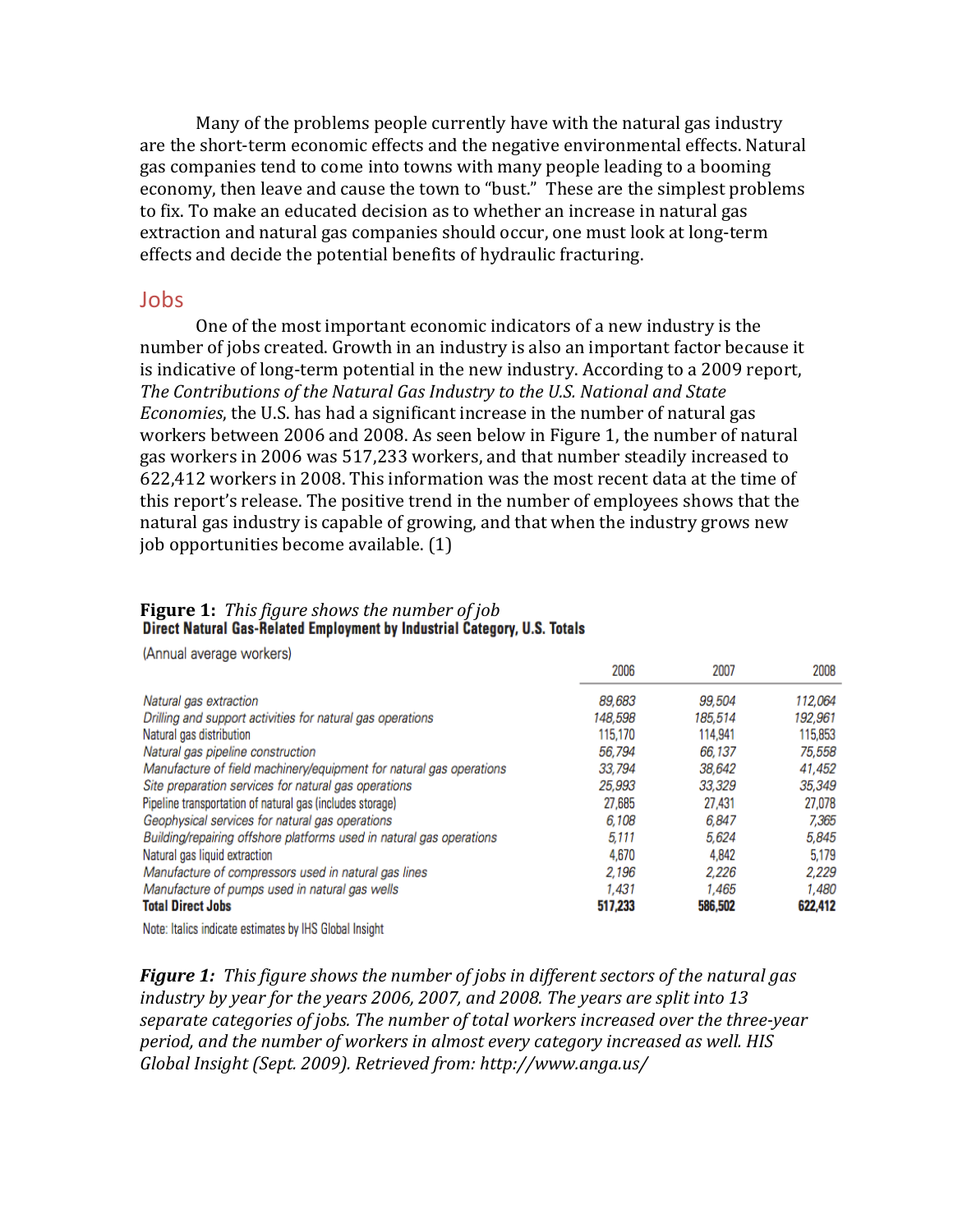The information from Figure 1 only describes the workers classified as "direct workers." Indirect workers are people who work in industries reliant on the natural gas industry. The number of indirect workers from 2006 to 2008 is also accounted for in this report, and is shown to also be steadily increasing. In 2006, 620,078 indirect workers were reported, but 2008 had 723,121 indirect workers, an increase of over 100,000 workers. A third category called induced jobs was also summarized in this report. Induced jobs, which are jobs created by the money that indirect employees spend, showed an increase from 1,282,267 workers in 2006 to 1,482,818 workers in 2008. Although these jobs are not directly related to the natural gas industry, induced jobs still illustrate the positive economic impact of the natural gas industry on employment, and the upward trend in number of jobs due to natural gas companies. From these data, the number of jobs created from the natural gas industry was estimated to be around  $3$  million in 2008.  $(1)$ 

President Obama has talked about the number of jobs hydraulic fracturing will create. He stated by the end of this decade, the number of drilling jobs created by the natural gas industry could be greater than  $600,000$  (2). The number used by Obama is supported and called a realistic estimation by other experts. This number shows that though the last report is slightly dated, the number of jobs created by the natural gas industry is still increasing. Also Obama's estimate only includes part of the direct category, and does not include the indirect or induced categories from the 2009 report. Overall, the number of natural gas workers is steadily increasing and creating a new job market.

#### Taxes

Another economic consideration is how much money the federal government is making from the natural gas industry, and tax regulations or tax deductions involved in hydraulic fracturing. Taxes and tax deductions are important because they are a direct indicator of the economic effect of hydraulic fracturing on the government.

A recent report titled, *America's New Energy Future: the Unconventional Oil* and Gas Revolution and the U.S. Economy, Volume 3, examined the amount of money paid by natural gas companies in taxes, and projections for future taxes. A chart from this report is in Figure 2. According to the report, in 2012, the industry paid over \$63 million in taxes to the government. This figure includes both the state and federal governments. That number is expected to increase significantly as the natural gas industry becomes larger and its profits increase. Projections show that by 2025 the amount of money paid by the industry in taxes is expected to double. The report also shows that between 2012 and 2025, the amount of money paid to the government by natural gas companies alone is expected to surpass \$1.4 trillion. This estimate only includes the natural gas companies themselves, and does not include taxes paid by industries related to hydraulic fracturing or the taxes workers pay. Industries related to hydraulic fracturing are expected to contribute over \$200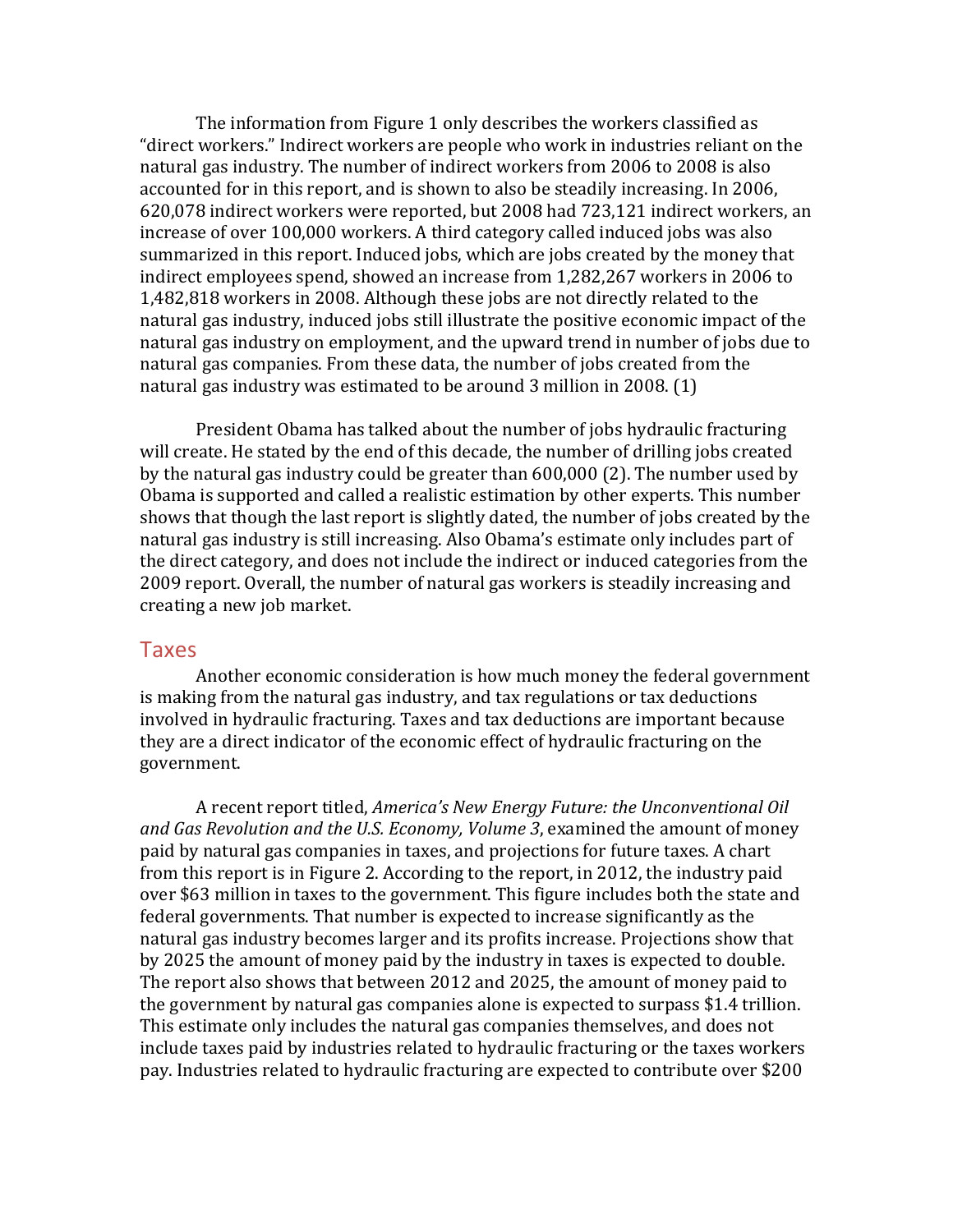million in taxes, making the total amount of taxes from natural gas and related industries over  $$1.6$  trillion by 2025.  $(3)$ 

| Contribution to US Lower 48 Government Revenue due to the Unconventional Activity Value Chain:<br><b>Base Case*</b> |        |         |         |         |           |
|---------------------------------------------------------------------------------------------------------------------|--------|---------|---------|---------|-----------|
| (2012 SM)                                                                                                           |        |         |         |         |           |
|                                                                                                                     | 2012   | 2015    | 2020    | 2025    | 2012-25** |
| <b>Upstream Energy Activity***</b>                                                                                  |        |         |         |         |           |
| Federal Taxes                                                                                                       | 28,903 | 42.132  | 50.167  | 55,620  | 644,286   |
| Federal Royalty Payments                                                                                            | 1.964  | 2,639   | 3,204   | 2.994   | 39,664    |
| Federal Bonus Payments                                                                                              | 148    | 167     | 150     | 138     | 2.139     |
| State and Local Taxes                                                                                               | 22,610 | 33,563  | 39,996  | 44.114  | 512,184   |
| Severance Taxes                                                                                                     | 5,450  | 8,657   | 11,769  | 13,232  | 143,935   |
| Ad Valoram Taxas                                                                                                    | 2,795  | 4,251   | 5,825   | 6.338   | 70,707    |
| State Royalty Payments                                                                                              | 715    | 1,050   | 1,359   | 1,443   | 16,767    |
| State Bonus Payments                                                                                                | 430    | 499     | 472     | 457     | 6,613     |
| <b>Total Government Revenue</b>                                                                                     | 63.015 | 92.957  | 112,943 | 124.335 | 1,436,294 |
| Lease Payments to Private Landowners                                                                                | 504    | 712     | 915     | 1.103   | 11,696    |
| Midstream and Downstream Energy Activity                                                                            |        |         |         |         |           |
| Federal Taxes                                                                                                       | 5,712  | 4.066   | 1,297   | 996     | 37,551    |
| State and Local Taxes                                                                                               | 4.038  | 2,771   | 871     | 669     | 25,582    |
| <b>Total Government Revenue</b>                                                                                     | 9,750  | 6,837   | 2,168   | 1,665   | 63,133    |
| <b>Energy-Related Chemicals Activity</b>                                                                            |        |         |         |         |           |
| Federal Taxes                                                                                                       | 983    | 2,829   | 6,238   | 7,414   | 68,859    |
| State and Local Taxes                                                                                               | 695    | 1.928   | 4.191   | 4.981   | 46,350    |
| <b>Total Government Revenue</b>                                                                                     | 1,677  | 4.757   | 10,429  | 12,395  | 115,209   |
| <b>Total Activity</b>                                                                                               |        |         |         |         |           |
| Federal Taxes                                                                                                       | 35,598 | 49,026  | 57,702  | 64,030  | 750,696   |
| Federal Royalty Payments                                                                                            | 1,964  | 2.639   | 3,204   | 2.994   | 39,664    |
| Federal Bonus Payments                                                                                              | 148    | 167     | 150     | 138     | 2,139     |
| State and Local Taxes                                                                                               | 27,342 | 38,262  | 45,058  | 49,764  | 584,115   |
| Severance Taxes                                                                                                     | 5.450  | 8.657   | 11,769  | 13,232  | 143,935   |
| Ad Valorem Taxes                                                                                                    | 2.795  | 4,251   | 5,825   | 6.338   | 70,707    |
| <b>State Royalty Payments</b>                                                                                       | 715    | 1.050   | 1,359   | 1,443   | 16,767    |
| State Bonus Payments                                                                                                | 430    | 499     | 472     | 457     | 6,613     |
| <b>Total Government Revenue</b>                                                                                     | 74,443 | 104,551 | 125,540 | 138,395 | 1,614,636 |
| Lease Payments to Private Landowners                                                                                | 504    | 712     | 915     | 1,103   | 11,696    |

**Figure 2**: This figure shows how much money natural gas companies paid the government in taxes during 2012, as well as projections for 2015, 2020, 2025 and 2012-2025. The amount of taxes paid by industries directly related to hydraulic *fracturing is also shown. HIS Global Insight (Sept. 2009). Retrieved from: http://www.anga.us/*

One controversial tax deduction in hydraulic fracturing is Intangible Drilling Costs (IDCs). IDCs are defined as "all expenses an operator may incur at the well site that  $don't - by$  themselves – produce a physical asset for the producer"  $(4)$ . In hydraulic fracturing, an IDC is essentially anything that needs to be done in order to obtain the natural gas, such as surveying the land, fuel expenses, and labor. These companies get tax deductions for any IDC, which can account for up to 90% of the cost of drilling the well (5). IDC deductions are controversial because they allow companies to get money back very quickly and significantly cut the cost of creating new wells. Recently some politicians have tried to abolish IDC tax deductions (6), but many supporters of hydraulic fracturing say IDCs are similar to tax breaks other industries receive. Some sources also claim IDCs are necessary for natural gas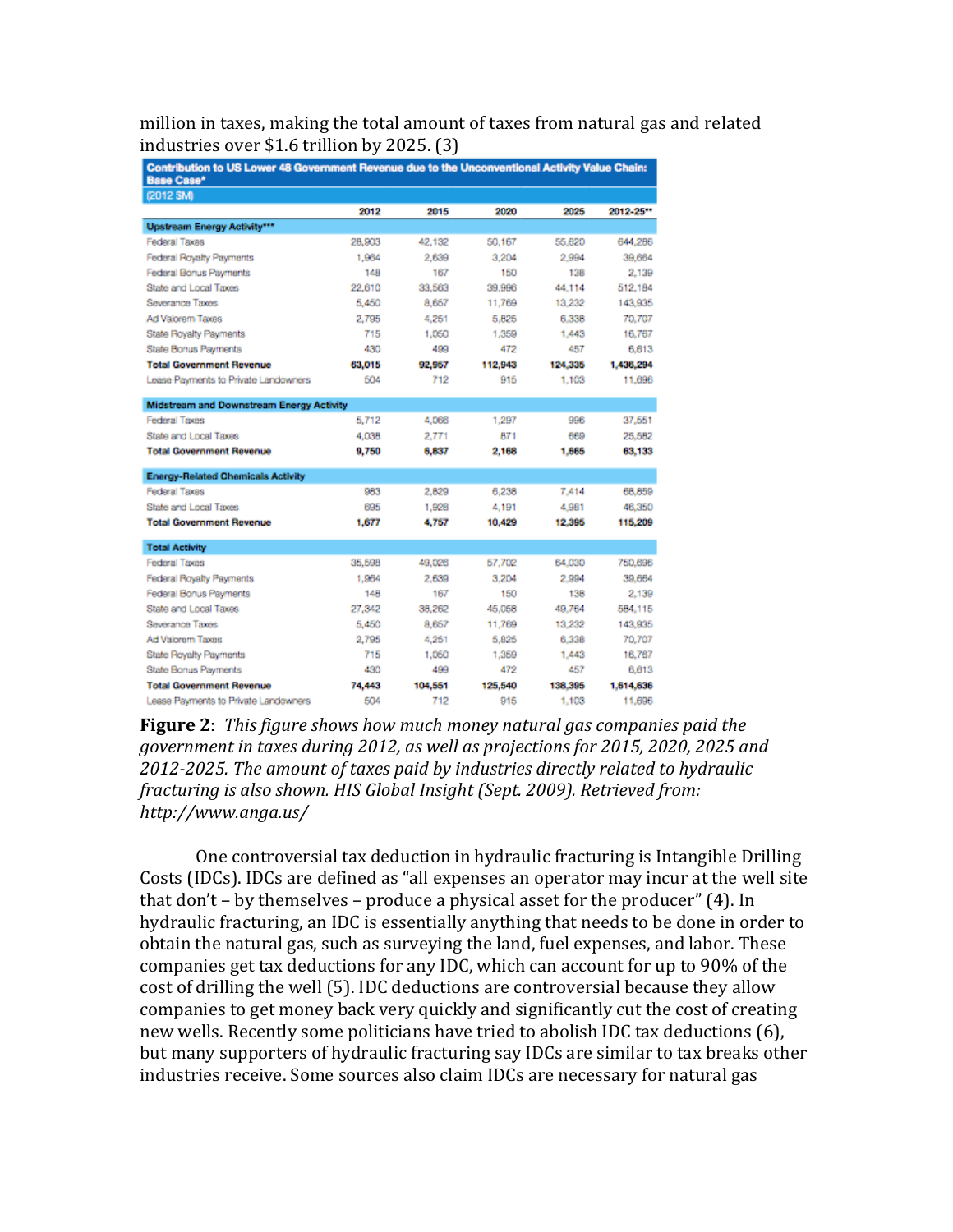companies and that without IDCs companies would not be able to expand, hindering economic growth and job creation for the entire industry (5).

## **Research and Development**

Another important economic factor is the research and development (R and D) that natural gas companies are putting their money into. Much of the R and D is related to the industry and making hydraulic fracturing an easier and more efficient technique. Some R and D is useful and can be applied outside of the natural gas industry  $(7)$ .

One area of research that natural gas companies have devoted a large amount of money to is 3D and 4D seismic imaging. 3D seismic imaging is the process of obtaining a 3D image of the oil or gas reserves under the ground using data obtained from above the ground. 4D seismic imaging takes that process one step further and monitors the oil or gas over time. Both processes have clear industry benefits, but can also be used for research and other science projects outside the industry. (8)

A second area of research where natural gas companies have spent a lot of money is in natural gas powered automobiles. These vehicles have potential to revolutionize the automobile industry because a majority of cars and trucks currently on the road run on gasoline. Natural gas burns cleaner than gasoline, so its use as an alternative fuel source will lead to a reduced impact of driving on the environment (9). Despite natural gas companies' spending money on this research, because the current infrastructure is so well defined, it will be difficult to accomplish. Because most cars and trucks run on gasoline, fueling stations across the country are made to serve gasoline. Making enough natural gas stations will be difficult, so most likely, this will not occur for a long time  $(10)$ .

A third area of research that natural gas, and outside companies have spent a lot of money on is in liquefying natural gas. By converting natural gas to liquid rather than its typical gaseous state, its volume is reduced by 260 times. This process makes natural gas significantly easier to handle and transport. Mobile LNG (liquid natural gas) significantly reduces the cost of transporting natural gas, and therefore is a great asset for industries  $(11)$ . Converting natural gas to a liquid form can also make natural gas an easier fuel source for potential use in automobiles someday as volume is an important factor with cars (12).

## Amount of Natural Gas

How much natural gas in the U.S. is needed for the country to become energy-independent? Many people who endorse hydraulic fracturing use energy independence as a reason for the U.S. to pursue fracking and obtain its own energy. Currently the U.S. is reliant on foreign nations to meet its energy quota. Becoming self-sufficient would not only make the country less dependent on foreign nations,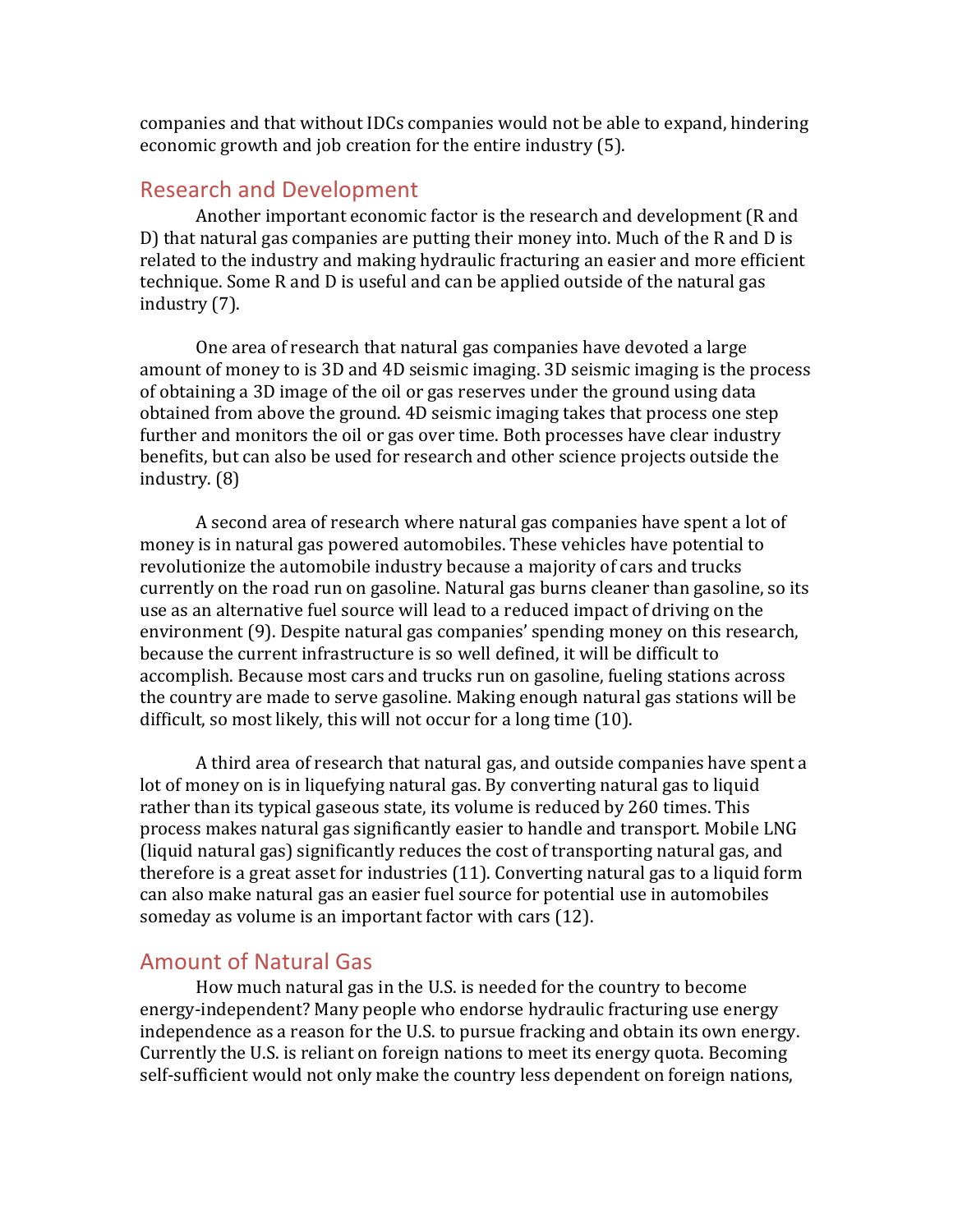but would also help the economy because domestic gas decreases the cost of natural gas by removing shipping costs and tariffs.

According to the U.S. Energy Information Administration (EIA), the U.S. is currently dependent on foreign nations for around 40% of its total petroleum consumed, and that number is the lowest since 1991 (13). As seen in Figure 3 below, 55% of imported petroleum comes from Organization of the Petroleum Exporting Countries (OPEC) nations. Historically, the U.S. does not have great relationships with OPEC nations, yet is forced to spend billions of dollars on importing petroleum from these countries. OPEC nations are not very stable, and because they control such a vast oil empire, they have a monopoly on their product. The organization can raise its prices on a whim whenever it wants, impacting the U.S. greatly. (14)

| 2012: Top sources of imported petroleum to the United States million barrels per day and percent share of<br>gross and net imports <sup>1</sup> |                      |                                 |             |  |  |  |
|-------------------------------------------------------------------------------------------------------------------------------------------------|----------------------|---------------------------------|-------------|--|--|--|
| Import sources                                                                                                                                  | <b>Gross imports</b> | <b>Exports to import source</b> | Net imports |  |  |  |
| Total, all countries                                                                                                                            | 10.596               | 3.184                           | 7.412       |  |  |  |
| OPEC countries                                                                                                                                  | 4.256 (40%)          | 177                             | 4.078 (55%) |  |  |  |
| Persian Gulf countries                                                                                                                          | 2.151 (20%)          | 0.088                           | 2.144 (29%) |  |  |  |

*Figure 3: This figure from the EIA website shows the amount of petroleum imports* and exports for the U.S. As seen above, the image shows the U.S. imports around 7.4 million barrels per day more petroleum than it exports. The figure also shows that 55% of the net imports come from OPEC countries. U.S. Energy Information *Administration. Retrieved from: http://www.eia.gov/*

According to the EIA, with estimates of the 2.2 trillion cubic feet of natural gas in the U.S. and using the current rate of energy consumption, the U.S. has enough natural gas to last 92 years (15). The amount of natural gas in the U.S. compared to other nations can be seen in Figure 4. Using this alternative source of energy can potentially make the U.S. less reliant on foreign nations for energy. Doing so would not only ensure economic stability for almost a century, but also would decrease the price of natural gas and remove OPEC's stronghold on the U.S.  $(13)$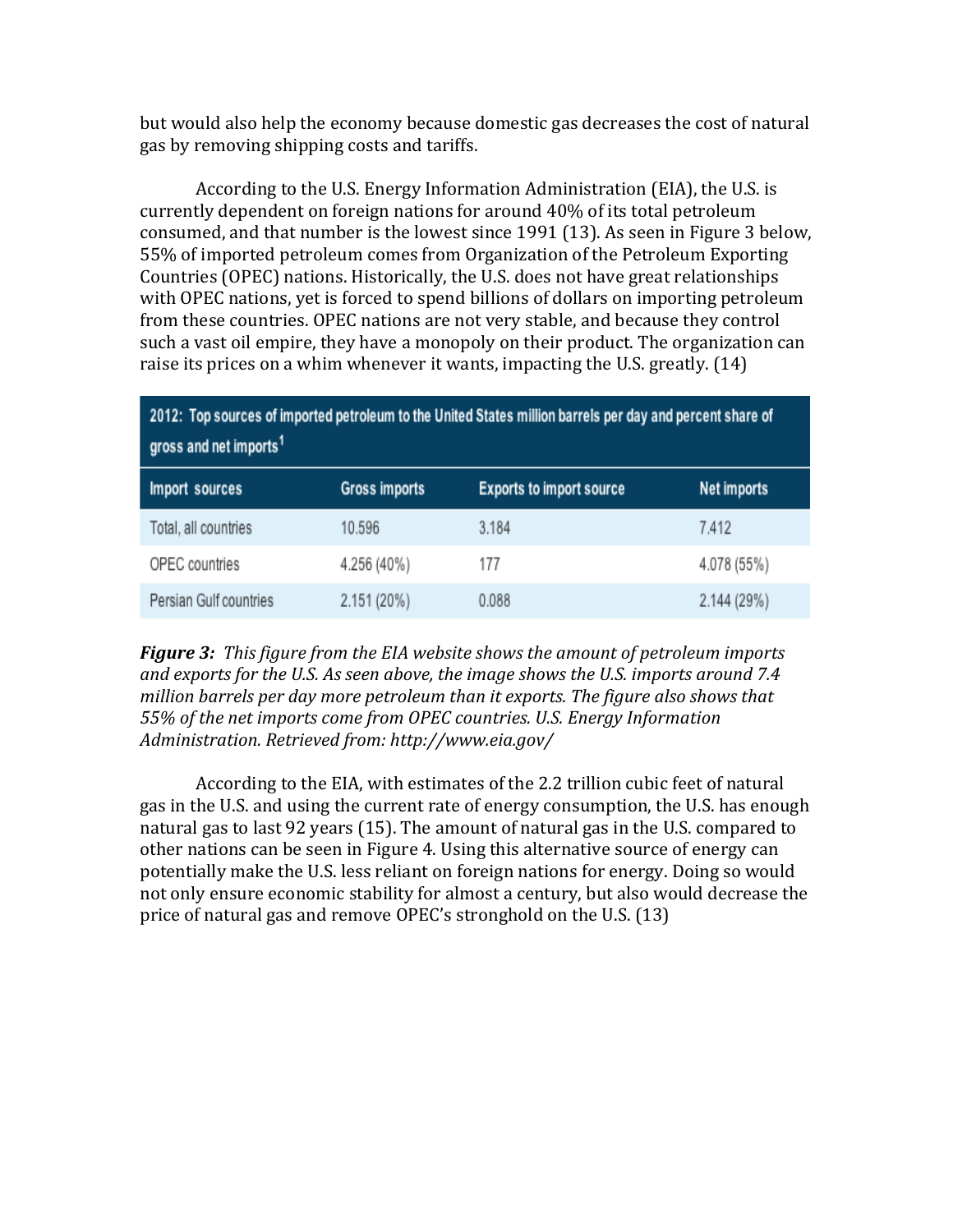

*Figure 4:* This figure illustrates the amount of natural gas available in many *countries around the world, and the amount of technologically recoverable shale gas* resources. The *image clearly shows that the U.S. has a large amount of natural gas compared to other countries, indicating this alternative source of energy can greatly* help meet our energy needs if properly harnessed. Natural Gas: Should Fracking Stop? *Nature (2011).*

## Conclusion

Based on these findings, in terms of economics, natural gas is benefiting the U.S. and is a good long-term solution for its current energy situation. The number of jobs created by hydraulic fracturing is high and continually rising. With an increase in the number of natural gas companies wells drilled, the number of jobs can continue to increase for a while. In addition to the number of jobs, natural gas is more stable than foreign oil from an economic standpoint because the U.S. will not be reliant on foreign nations, particularly OPEC nations, for its energy.

The controversial aspect of only focusing on economics is that hydraulic fracturing still has problems. Some problems not covered include the environmental harm caused by gas extraction methods, and that natural gas is only a temporary solution. All natural gas extraction does is prolong the problem of running out of energy sources. The interview that follows, with Matt Henderson, the Shale Gas Assets Manager of Penn State's Marcellus Center for Outreach & Research (MCOR),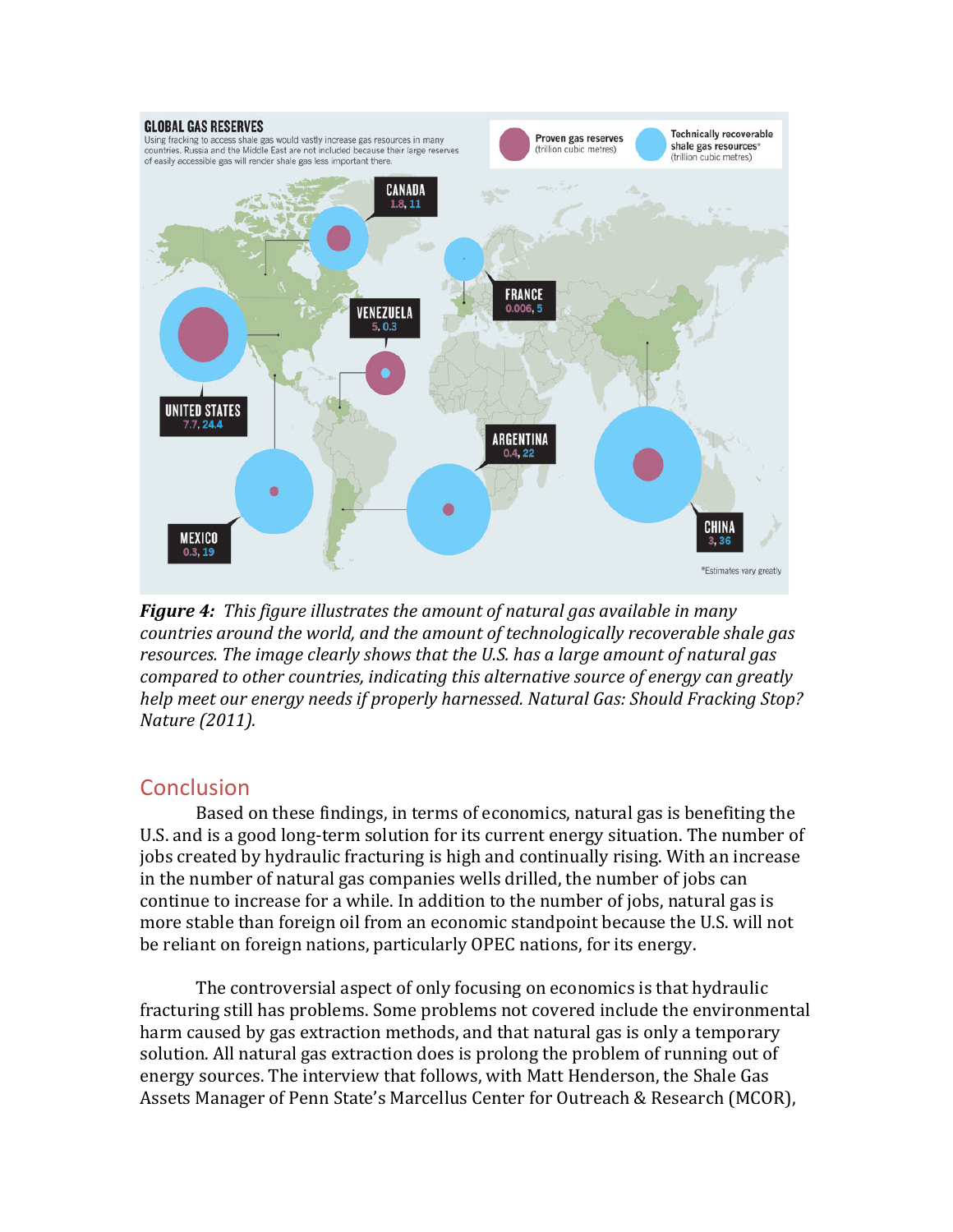confirm that natural gas is a good short-term alternative, but as a non-renewable resource, it is not a good long-term solution. Current estimates show the U.S. has enough natural gas to last around 92 years, and if the efficiency of natural gas extraction increases significantly in the U.S., possibly 115 years. This amount of time is by no means a permanent solution, so though hydraulic fracturing is currently having many positive economic effects, it will only help the U.S. for finite amount of time.

## Interview

I interviewed Matt Henderson, the Shale Gas Assets Manager for Penn State's MCOR. During our field trip, Matt spoke about some R and D currently being worked on. His answers below are paraphrased.

#### 1. What R and D is the natural gas industry currently working on?

I can talk generally. There are a lot of different entities out there and the companies themselves are working on research for applications of natural gas. One project is gas to liquid. There is also the mobile LNG (Liquid Natural Gas). They use mobile LNG on the rig operations and completion operations. Of course there are fleet conversions out there. So they are doing some research on how they can have small liquefaction plants so they could take the gas and liquefy it, or have mobile LNG where they could take it from sites where they're doing the drilling or completion activities, or use it for onsite power. You're seeing that spread out across manufacturing, commercialization.

It is kind of in that research phase, where they are trying to make it more effective. It is one of those things where they are trying to do it, and it can be done, but the price is too high. They are trying to eliminate some of those steps so the end result could be comparable and competitive to the price of crude oil and the crude oil refining process.

## 2. *Can any current R and D be applied outside of the hydraulic fracturing industry, or is it all industry specific?*

They are applying it outside the industry too. The industry has more of an incentive to use their product, use their gas versus using oil from overseas or imported as a fuel source, but it is being applied elsewhere. The vehicle conversion is a great example. You see the industry taking the lead definitely, but you are seeing it is becoming widespread across fleet conversions trucks. You see UPS, FedEx, some other fleet carriers out there, and some long road truck companies are doing that as well. You see it in multiple industries.

As far as the power conversion, you are seeing commercial and industrial centers are looking to do that. There are some good examples of that going on. Procter and Gamble in Wyoming County is a great example on a larger scale. Trying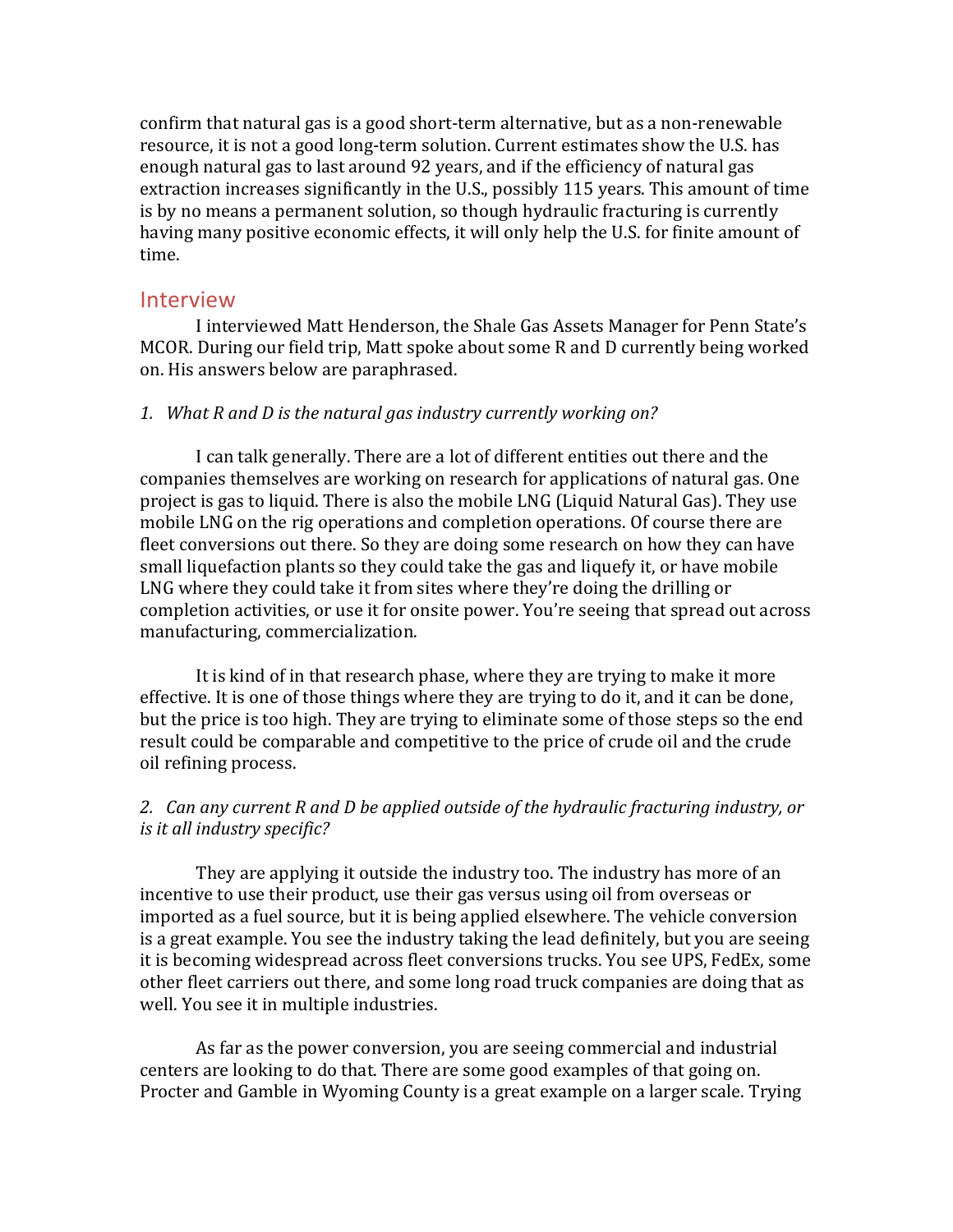to get their energy on the grid (meaning sell excess energy they make).

But when you look at smaller industrial sites such as hospitals, where they could generate electricity or have their own power source. And they could either sell it to the grid or use it onsite.

## 3. With all these energy projects, do you think hydraulic fracturing will become a *long-term solution for the U.S. energy problems or is it more for smaller projects?*

It is relative and all what you consider long term. Originally natural gas was talked about as a bridge fuel until we could get solar to become cost effective so I think it is going to help us get there but I don't think hydraulic fracturing will become a long term solution. You know, we are using a coal-based or carbon-based resource that is non-renewable. That is not going to be a useful solution to the energy problem.

#### *4. How long term do you think natural gas is then?*

It has extended us, and our need as a nation to get the renewables to become cost effective. It is good until we can work on getting the renewables more cost effective, but it seems that those projects are being put on the back burners. You do not see as much federal or state money out there working to get those technologies. It is not going to be the solution. Is it going to be the solution in my life, your life? Yes. I think we are going to have enough energy from hydraulic fracturing and the gas and oil industry. But in generations to come? No. It is not going to be the final solution 100 or 200 years from now.

#### **Important Sources**

Many individuals, groups, organizations, and government agencies are involved in the economic effects of hydraulic fracturing. Four important groups that will be discussed in detail are: natural gas companies, America's Natural Gas Alliance, and specialists.

One important group involved in the economic aspects of natural gas companies is the companies themselves. Individual companies are the best resource for looking into economic factors as they have many statistics indicative of their economic effects. Natural gas companies might be biased, but they can provide information about the number of employees, policy information, and questions about their profits. In addition, many natural gas companies are publically traded companies, which means much of their economic data is freely available online. Looking up annual reports is an easy way to find answers for many questions about these companies' current and future projects, and how they spend their money. Companies often have a person responsible for communicating with the media, and those people typically have a background and expertise in discussing hydraulic fracturing. Keep in mind that company representatives might be biased in favor of hydraulic fracturing. A representative for Chesapeake Energy is Gordon Pennoyer,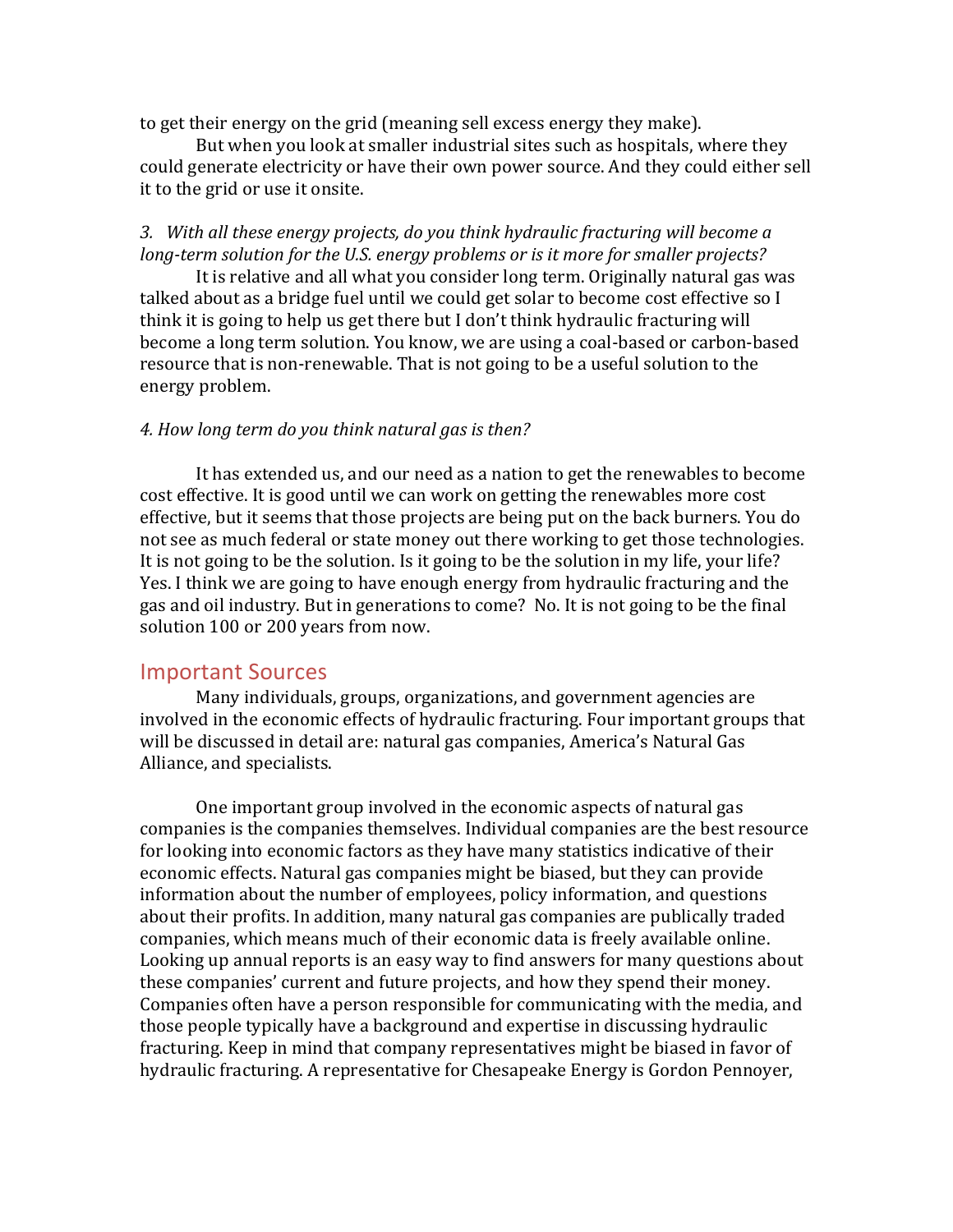Director of External Communications. His phone number is 405-935-8878, and his e-mail address is media@chk.com.

Another important group is America's Natural Gas Alliance (ANGA). ANGA is an educational organization that represents many large natural gas companies. To get information about company policies or general hydraulic fracturing or natural gas statistics, ANGA is a great resource. The organization is biased toward natural gas companies, but is also very helpful and employees typically have a background and expertise for hydraulic fracturing topics. A representative for ANGA is Dan Whitten, Senior Director of Communications. His phone number is 202-789-8490, and his e-mail address is dwhitten@anga.us.

A third important group involved in the issue is specialists in fields associated with aspects of hydraulic fracturing across the U.S. The best way to get into contact with somebody well educated on the issue is to contact unbiased people who study and are knowledgeable about economic policies. One contact is Dr. Timothy J. Considine, Director for the Center for Energy Economics & Public Policy at the University of Wisconsin. His phone number is 307-766-2543, and his e-mail address is tconsidi@uwyo.edu.

## Additional Web Resources

#### **http://stateimpact.npr.org/ - State Impact**

This website is run by journalists who try to report unbiased stories about hydraulic fracturing and natural gas companies. An economics section that focuses mainly on jobs and economic policy is available. The website is easy to use and contains many links to useful articles. Based on the content of the articles, the authors seem to be knowledgeable about these topics.

#### **http://www.cabotog.com/investors/annual-reports-10k/ - Cabot Oil & Gas Annual Reports**

This link is part of the Cabot Oil & Gas main website, but leads to the annual reports. Reports for the past four years are available here, and the website is easy to use. The links are to PDFs, not other websites, and the economic information in these reports is all accurate and relatively balanced. This information is available because Cabot Oil & Gas is a publically traded company.

#### **http://www.anga.us/ - America's Natural Gas Alliance (ANGA)**

This website is designed as an educational website that has information about economics and job creation. ANGA represents many natural gas companies and contains many reports, so is a good source for statistics. This source is biased in favor of natural gas companies, but still contains useful information. The website is easy to use and does not contain many links to other websites.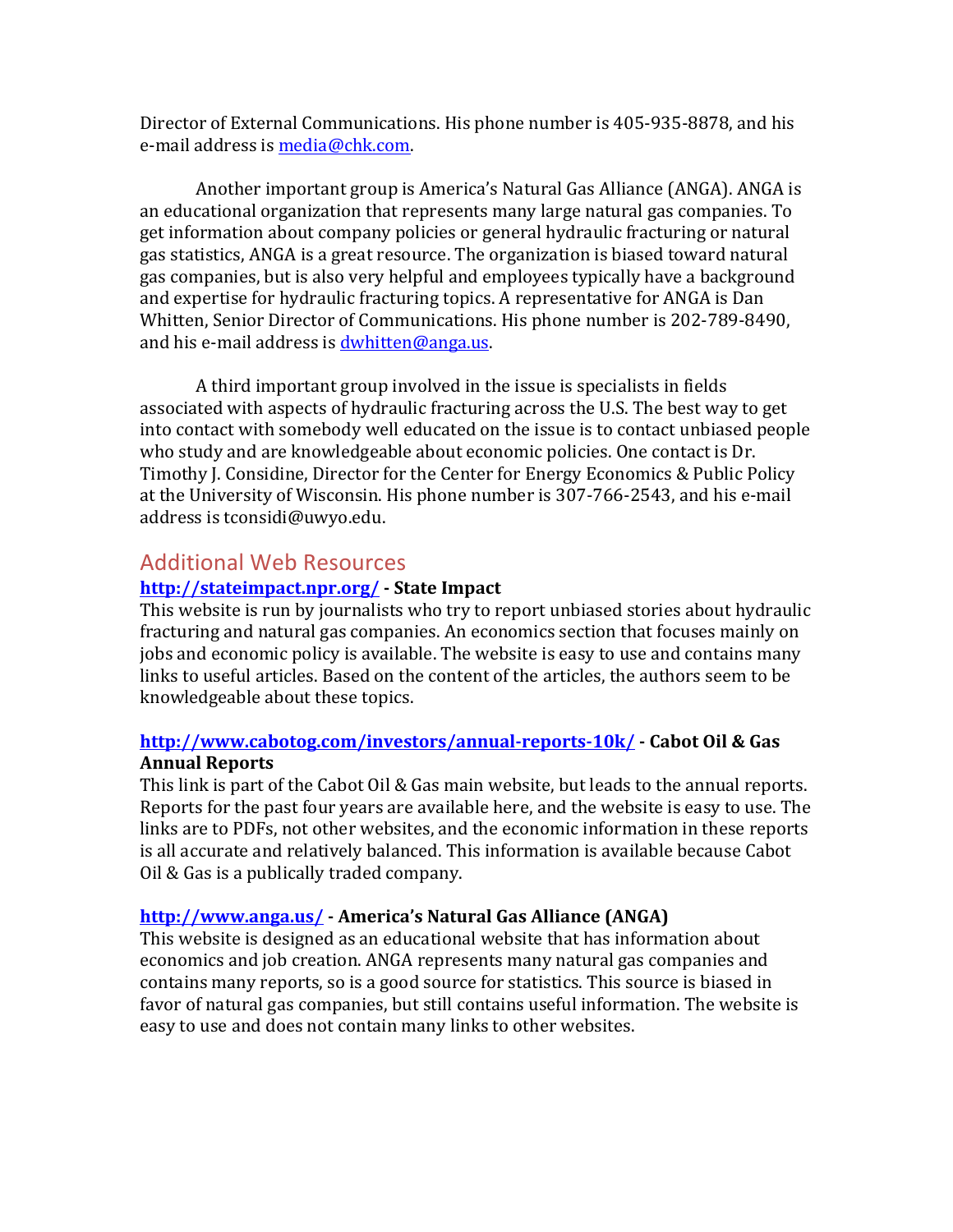## **http://www.api.org/ - American Petroleum Institute (API)**

This website has an entire section about tax issues related to hydraulic fracturing and natural gas companies. Although API is biased in favor of natural gas companies, it contains a lot of useful information. The website is informative and contains sections about virtually every topic related to natural gas. The website is also easy to use and does not contain many links to other websites.

## **http://nyagainstfracking.org/ - New Yorkers Against Fracking**

This page has many well-written reports about the economics of hydraulic fracturing and natural gas. The organization is biased against hydraulic fracturing, and a majority of the website is one-sided. Many of the articles in the economics section focus on environmental aspects of hydraulic fracturing, but the website is easy to use and contains useful links nonetheless.

## **http://innovationohio.org/fracking/ - Innovation Ohio**

Although information on this website is mainly state-specific for Ohio, the economic information and information about jobs is useful. The website is easy to use and contains many links to articles. Innovative Ohio is a good resource for economic information and is easy to use, but is biased against hydraulic fracturing.

# For More Information

- http://www.theartsjournal.org/index.php/site/article/view/99/0
- http://www.energyfromshale.org/fracking-benefits
- http://www.economist.com/debate/overview/246
- http://www.eia.gov/analysis/studies/usshalegas/
- http://www.cipa.org/i4a/pages/index.cfm?pageID=749
- http://energyindepth.org/docs/pdf/Hydraulic-Fracturing-3-E's.pdf
- http://www.breitbart.com/Big-Government/2013/08/17/Report-Fracking-Brings-Breathtaking-Economic-Environmental-Benefits
- http://topics.nytimes.com/top/news/business/energyenvironment/natural-gas/index.html?8a

# References

1. IHS Global Insight. (Sept. 2009). *The Contributions of the Natural Gas Industry to the U.S. and State Economies*. Retrieved from: 

http://www.anga.us/media/content/F7BE35D7-E47C-5BB9-

DA1CBB373BFBDB3C/files/ihs%20global%20insight%20anga%20u.s.%20econom ic%20impact%20study.pdf

2. Efstathiou, Jim. (2012, October 23). Fracking Will Support 1.7 Million Jobs, Study Shows. *Bloomberg Businessweek*. Web. 17 Nov. 2013.

<http://www.businessweek.com/news/2012-10-23/fracking-will-support-1-dot-7 million-jobs-study-shows>.